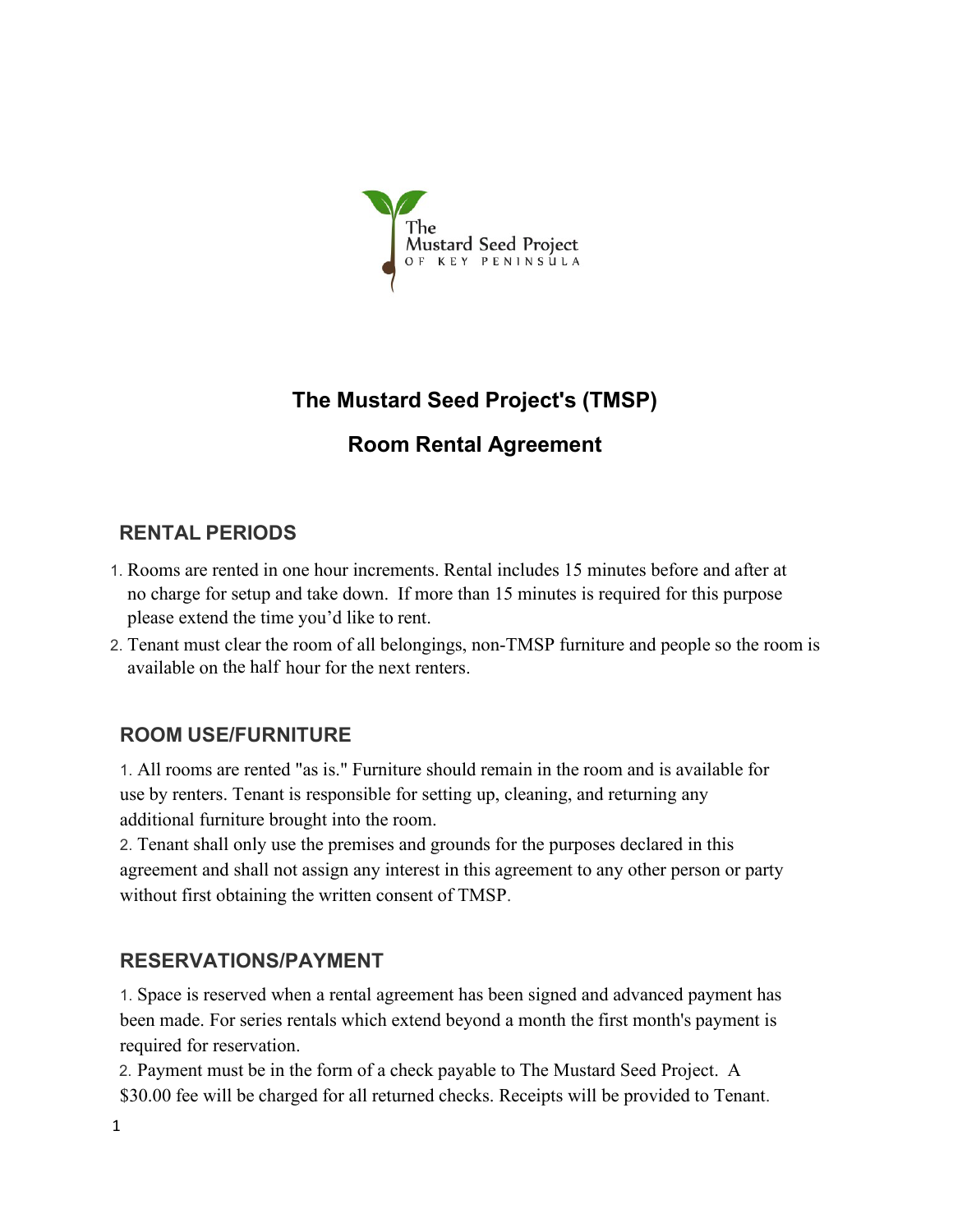3. Tenants may hire a licensed caterer who will be allowed access to the kitchen. Kitchen equipment includes double convection ovens, an 8 burner stove, a griddle, a walk-in cooler and freezer space as well as prep tables and shelving..

## **CANCELLATIONS/REFUNDS**

- 1. Notice of cancellation must be given in writing at least 2 weeks (14 days) in advance of the date reserved.
- 2. With proper notice of cancellation, a rent refund may be made.
- 3. Allow two weeks for refund processing.

# **BUILDING POLICIES**

- 1. TMSP is not responsible for items lost or stolen from the Crandall Center premises and grounds.
- 2. Tenant shall be responsible for compliance with all rules and regulations governing use of the TMSP Crandall Center, and for any and all damage to the building, equipment, or grounds, and agrees to clean up the premises after each use and to leave the premises in good order and repair.
- 3. TMSP shall not be responsible for injury or damage to persons or property occurring during or arising out of occupancy and use of the building or grounds by the Tenant. The Tenant agrees to hold TMSP harmless from liability on account of any injury or damage arising out of such use.
- 4. Children must be supervised by parent or a responsible adult at all times. Children cannot be unaccompanied in the building or on the grounds at any time.
- 5. Smoking is not allowed in the building or anywhere on the grounds.
- 6. No pets of any kind are allowed in the building except Certified Service Dogs wearing the Service Dog vest. Owners shall keep Service Dogs leashed and clean up after them.
- 7. TMSP requires lessee to procure a Banquet permit from the Washington State Liquor Control Board to serve liquor on the premises and abide by all the conditions of the permit. No host bars require a Liquor License and a certified bartender to serve. Washington State Law prohibits the serving of alcohol of any kind to minors and/or alcohol impaired guests. Allowing underage or excessive consumption of alcohol ls a violation of that law and the lessees will be held responsible for any and all damages that may result.
- 8. No open fires, charcoal grills or fireworks are permitted on the grounds at any time.
- 9. Litigation: In the event a lessee causes or contributes to civil claims against TMSP, TMSP will claim against you, asking that all damages be assessed to you. In addition, TMSP will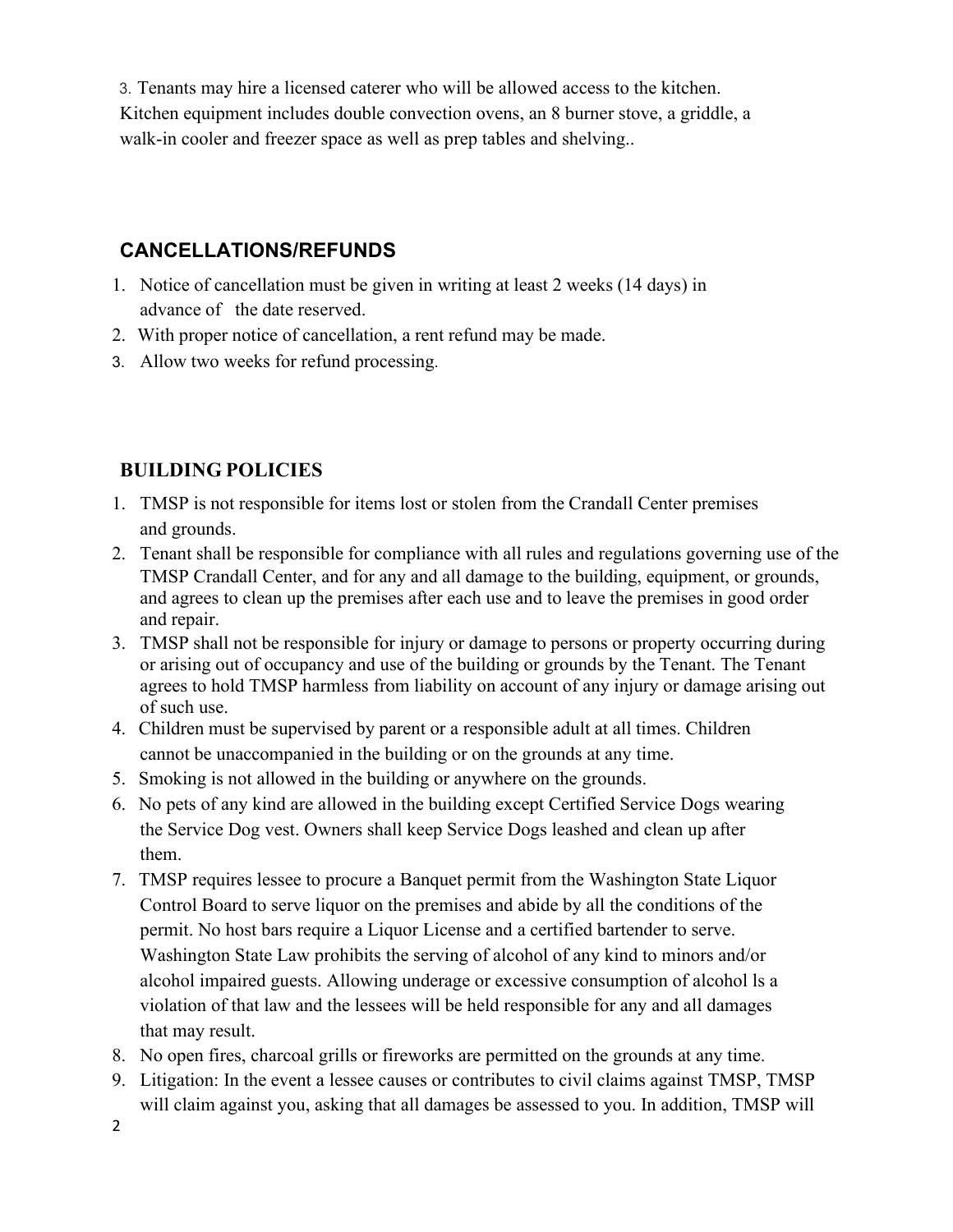ask that TMSP attorney's fees and costs be charged to you. You accept full responsibility and agree to hold harmless the Mustard Seed Project, its officers and members and its agents against all loss or damage to persons or property in connection with using the facility provided by the lessor

## **LEASE RATES**

\$20.00/hour for meeting room space to nonprofit organizations.

\$35.00/hour for both meeting room and kitchen space to nonprofit organizations

\$25/hour for meeting room to local organizations

\$40/hour for meeting room and kitchen space to for profit organizations or individuals

The Mustard Seed Project hereby lets and leases unto the Tenant – **\_\_\_\_\_\_\_\_**, the \_\_\_\_\_ meeting room on the following dates and times for the purpose of holding  $\cdot$ 

Dates: from am/pm until am/pm starting on , 202 until termination of this agreement

Total Rental Fee  $=$  \$ $\_\_$ per  $\_\_$ 

#### **Insurance:**

The Lessee shall provide to TMSP proof of a"Certificate (or evidence) of Insurance" covering public liabilitywith combined bodily injury and property damage in an amount of \$ **300,000.00** naming TMSP asthe additional insured or holder for the duration of the rental period. This coverage may be a certificate from the lessee's homeowner's insurance or a "Short Term Special Events Policy" which are provided by various insurance companies at varying prices. It is advisable to check your insurance carrier prior to contacting TMSP to ensure that you can meet this requirement. Lessor's policy does not allow policy holders to sublet or "rent" their insurance coverage to a third partysuch as an individual renting the facility. Therefore, anyone renting the TMSP building for an event such as a wedding, reception, memorial, member gathering, or reunion isrequired to provide their own insurance coveringTMSP. Initial